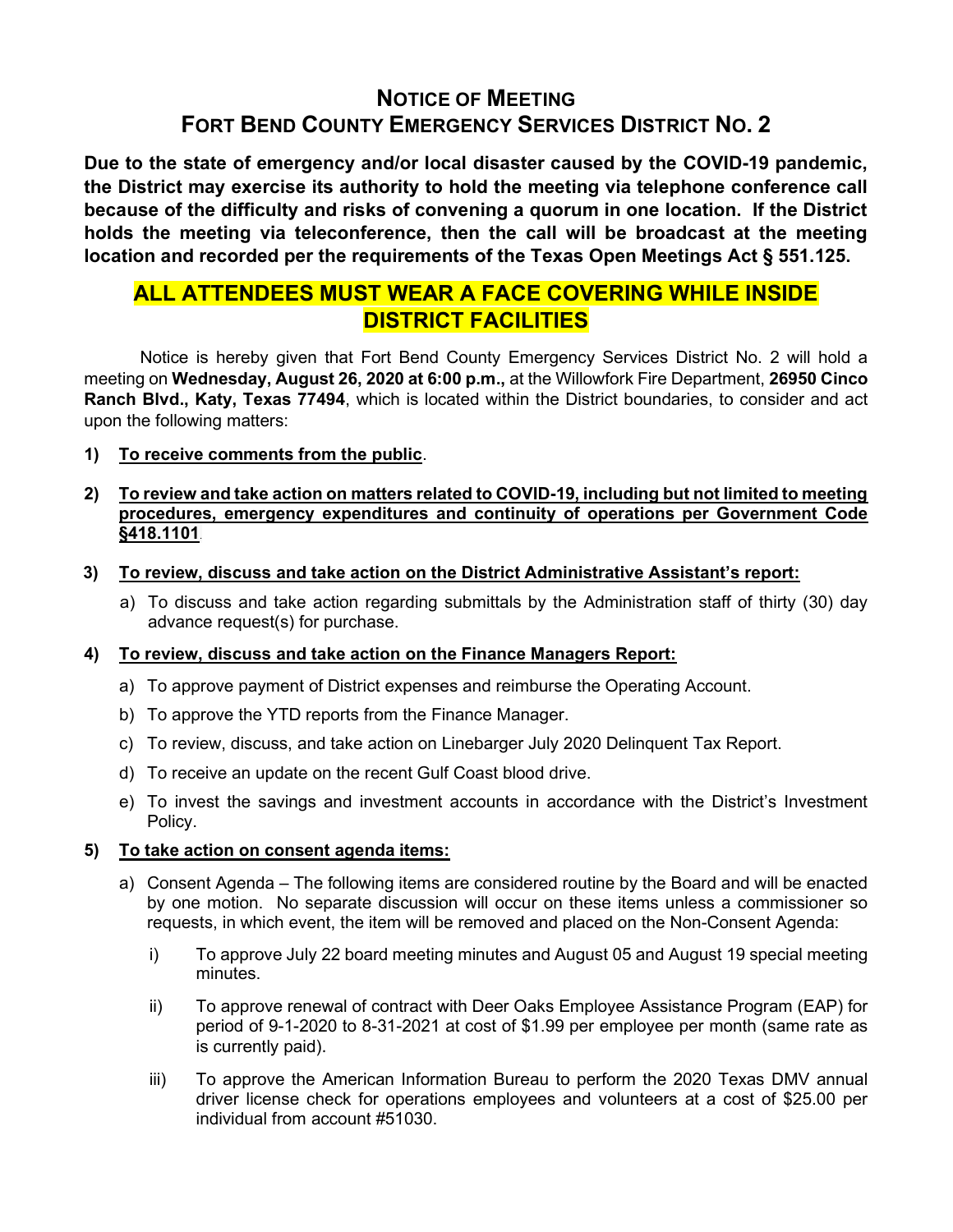- iv) To approve TCFP employee certification renewal not to exceed \$1,750.00 from account #67590.
- v) To approve renewal of Blue Card instructors license and CE platform at a cost not to exceed \$4,100.00 from account #55500.
- vi) To approve rental of lift for annual cleaning of all three stations at a cost not to exceed \$1,000.00 from account #68300.
- vii) To approve purchase of Class B foam at a cost not to exceed \$1,000.00 from account #59650 (creating over budget of approximately \$800.00).
- viii) To approve electrical work for Station 1 not to exceed \$1,800.00 from account #63101.
- ix) To approve electrical work for Station 2 not to exceed \$2,000.00 from account #63102.
- x) To approve electrical work for Station 3 not to exceed \$5,269.10 from account #63103.

#### 6) To review, discuss and take action on non-consent agenda items:

a) Items removed from the Consent Agenda.

#### 7) To review, discuss and take action the Fire Chief's report:

- a) To review, discuss and take action on approval of expenses related to upcoming firefighting classes, course materials, equipment and related expenditures incurred by the District's service providers for the benefit of the District.
- b) To receive an update on the October Fire Prevention Week Open House.
- c) To review, discuss and approve advertising for 6 full time firefighter positions to begin work on January 7, 2021.
- d) To review, discuss and approve purchase order for 2021 Chevrolet 1500 for delivery in 2021 at a cost not to exceed \$32,000.00 from account #81050 (2021 budget).
- e) To review, discuss and take action on submittals by the Department of thirty (30) day advance request(s) for purchase.

#### 8) To review, discuss and take action on Commissioner matters:

- a) To review, discuss, and take action on § 179D (4) tax credits related to Station 3.
- b) To discuss and take action on outsourced HR services.
- c) To review and take action on the updated 2021 District budget.
- d) To adopt the District 2020 tax rate.
- e) To review, discuss and take action on request from Harris-Ft Bend County MUDs 1 and 5 (area including the Falcon Point Subdivision) to obtain service from the District.
- f) To review, discuss and take action on request from Ft Bend Mud 37 (Pin Oak) to obtain service from the District.